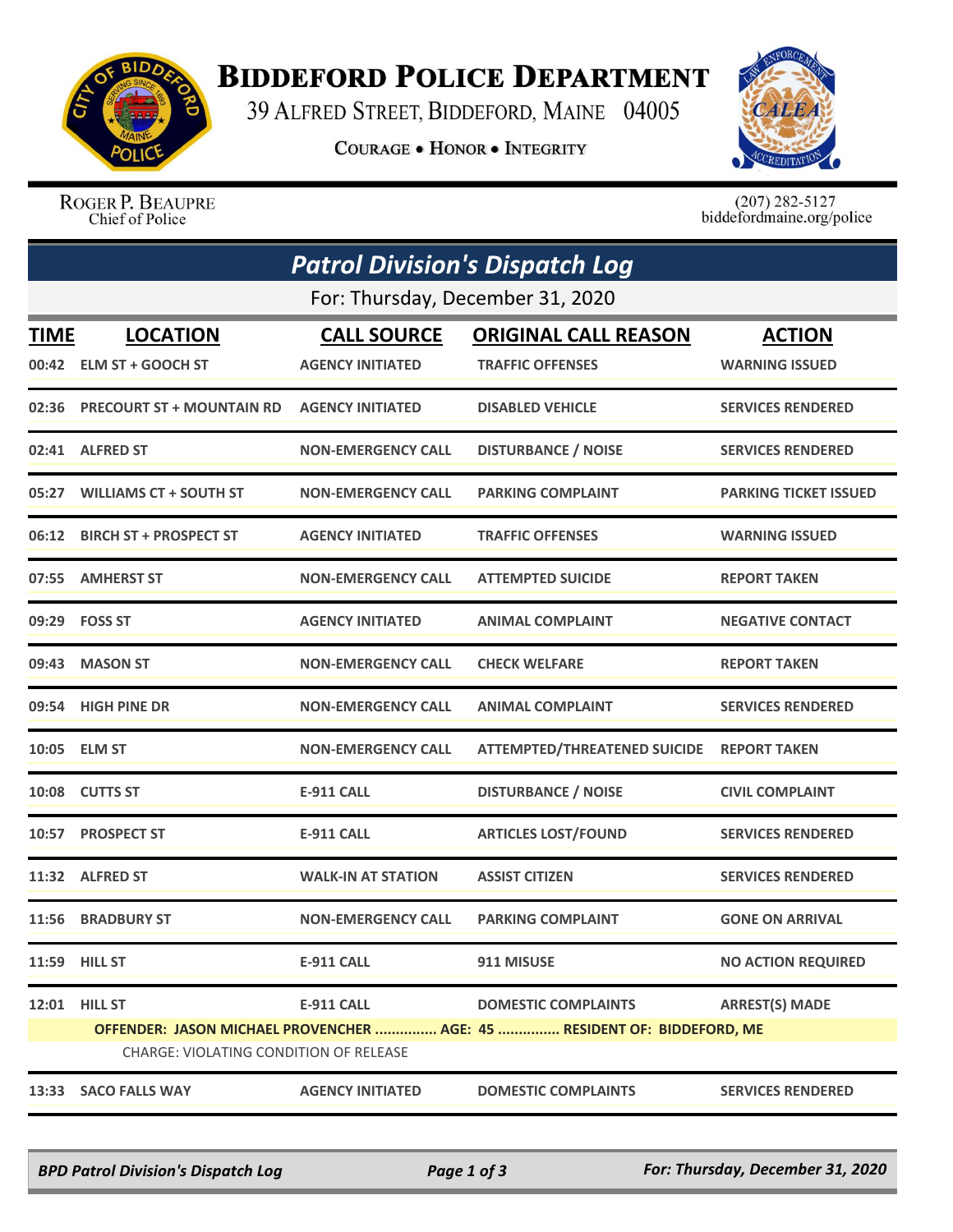| <b>TIME</b> | <b>LOCATION</b><br>14:33 WASHINGTON ST        | <b>CALL SOURCE</b><br><b>NON-EMERGENCY CALL</b> | <b>ORIGINAL CALL REASON</b><br><b>DOMESTIC COMPLAINTS</b>      | <b>ACTION</b><br><b>REPORT TAKEN</b> |
|-------------|-----------------------------------------------|-------------------------------------------------|----------------------------------------------------------------|--------------------------------------|
|             | 14:41 ALFRED ST + MEDICAL CENTER D E-911 CALL |                                                 | <b>MENTAL ILLNESS CASES</b>                                    | <b>SERVICES RENDERED</b>             |
|             | 15:05 PIERSONS LN                             | <b>NON-EMERGENCY CALL</b>                       | <b>CHECK WELFARE</b>                                           | <b>UNFOUNDED</b>                     |
|             | 15:11 QUIMBY ST                               | <b>AGENCY INITIATED</b>                         | <b>PAPERWORK</b>                                               | <b>NEGATIVE CONTACT</b>              |
|             | 15:21 SOUTH ST                                | <b>E-911 CALL</b>                               | 911 MISUSE                                                     | <b>DISPATCH HANDLED</b>              |
|             | 15:27 SACO FALLS WAY                          | <b>AGENCY INITIATED</b>                         | <b>PAPERWORK</b>                                               | <b>NEGATIVE CONTACT</b>              |
|             | 15:41 ADAMS ST                                | <b>AGENCY INITIATED</b>                         | <b>PAPERWORK</b>                                               | <b>NEGATIVE CONTACT</b>              |
|             | 15:57 BIRCH ST                                | <b>AGENCY INITIATED</b>                         | <b>PAPERWORK</b>                                               | <b>PAPERWORK SERVED</b>              |
|             | 17:32 WEST ST                                 | <b>E-911 CALL</b>                               | 911 MISUSE                                                     | <b>DISPATCH HANDLED</b>              |
|             | 17:47 HILL ST                                 | <b>E-911 CALL</b>                               | 911 MISUSE                                                     | <b>DISPATCH HANDLED</b>              |
|             | 18:25 ELM ST                                  | <b>AGENCY INITIATED</b>                         | <b>TRAFFIC OFFENSES</b>                                        | <b>WARNING ISSUED</b>                |
|             | 18:32 ELM ST + ST MARYS ST                    | <b>AGENCY INITIATED</b>                         | <b>TRAFFIC OFFENSES</b>                                        | <b>WARNING ISSUED</b>                |
|             | 18:50 ELM ST + CENTER ST                      | <b>AGENCY INITIATED</b>                         | <b>TRAFFIC OFFENSES</b>                                        | <b>WARNING ISSUED</b>                |
|             | 19:40 BOULDER WAY                             | <b>NON-EMERGENCY CALL</b>                       | <b>BURGLARY OF A MOTOR VEHICLE</b>                             | <b>REPORT TAKEN</b>                  |
|             | 20:07 ELM ST                                  | <b>NON-EMERGENCY CALL</b>                       | <b>TRESPASSING</b>                                             | <b>SERVICES RENDERED</b>             |
|             | 20:26 WATER ST                                | <b>E-911 CALL</b>                               | 911 MISUSE                                                     | <b>DISPATCH HANDLED</b>              |
| 20:29       | <b>CLIFFORD ST + FREEMAN ST</b>               | <b>E-911 CALL</b>                               | <b>JUVENILE OFFENSES</b>                                       | <b>UNFOUNDED</b>                     |
|             | 20:34 CROSS ST + HIGH ST                      | <b>E-911 CALL</b>                               | <b>WEAPONS</b>                                                 | <b>SERVICES RENDERED</b>             |
|             | <b>20:36 BRADBURY ST</b>                      | <b>E-911 CALL</b>                               | <b>FIREWORKS COMPLAINT</b>                                     | <b>UNFOUNDED</b>                     |
|             | 20:47 WEST MYRTLE ST                          | E-911 CALL                                      | <b>ASSAULT</b>                                                 | <b>SUMMONS ISSUED</b>                |
|             |                                               | CHARGE: UNLAWFUL POSSESSION OF SCHEDULED DRUG   | OFFENDER: OLIVIA L TARDIFF  AGE: 24  RESIDENT OF: PORTLAND, ME |                                      |
|             | 22:04 KING ST                                 | <b>E-911 CALL</b>                               | 911 MISUSE                                                     | <b>DISPATCH HANDLED</b>              |
|             | 22:40 COLE RD                                 | E-911 CALL                                      | <b>DOMESTIC COMPLAINTS</b>                                     | <b>REPORT TAKEN</b>                  |
|             | 23:13 BRADBURY ST                             | <b>NON-EMERGENCY CALL</b>                       | <b>FIREWORKS COMPLAINT</b>                                     | <b>SERVICES RENDERED</b>             |
|             | 23:14 ADAMS ST + JEFFERSON ST                 | <b>AGENCY INITIATED</b>                         | <b>TRAFFIC OFFENSES</b>                                        | <b>VSAC ISSUED</b>                   |

*BPD Patrol Division's Dispatch Log Page 2 of 3 For: Thursday, December 31, 2020*